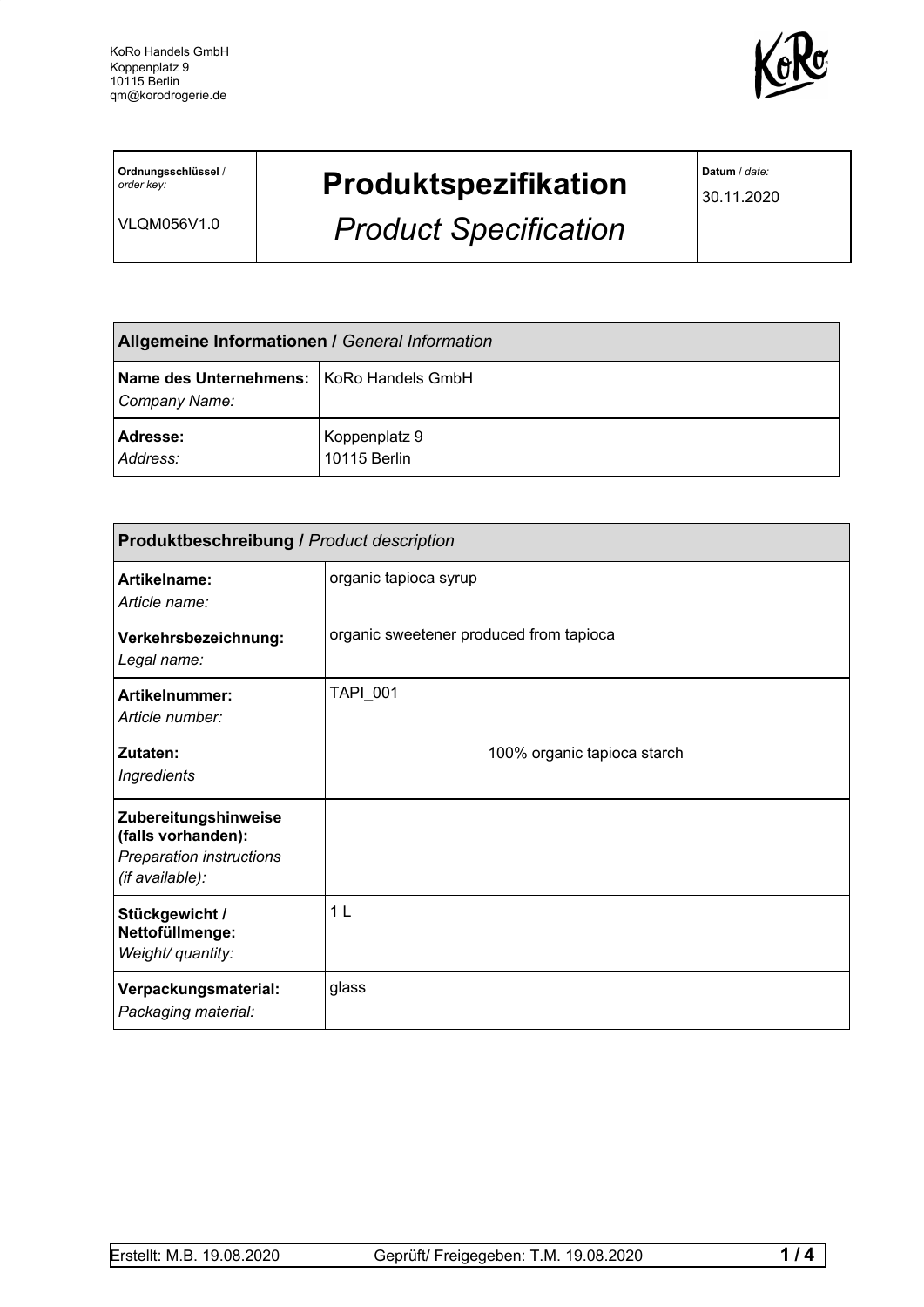

| <b>Produktbeschreibung / Product description</b>               |                                                                                                                                                                                                                                                                                  |  |
|----------------------------------------------------------------|----------------------------------------------------------------------------------------------------------------------------------------------------------------------------------------------------------------------------------------------------------------------------------|--|
| <b>Besondere</b><br>Eigenschaften:<br>Special characteristics: | x bio /organic (Öko-Kontrollstelle / organic control body: DE-ÖKO-006)<br>$\Box$ fairtrade / fairtrade<br>x vegan / vegan<br>x vegetarisch / vegetarian<br>$\Box$ glutenfrei / glutenfree<br>laktosefrei / lactose-free<br>koscher / kosher<br>halal / halal<br>andere / others: |  |

| Sensorische Beschreibung / Sensorical description |                                                     |  |
|---------------------------------------------------|-----------------------------------------------------|--|
| Aussehen / Farbe:<br>Appearance / Colour:         | light yellow                                        |  |
| Geschmack:<br>Flavour:                            | sweet, no aftertastes of the original raw materials |  |
| Geruch:<br>Odour:                                 | neutral                                             |  |
| Konsistenz:<br>Texture:                           | viscous syrup                                       |  |

| Nährwertangaben pro 100 g / Nutritional information per 100 g  |          |           |
|----------------------------------------------------------------|----------|-----------|
| Energie: I Energy value:                                       | 1371/322 | kJ / kcal |
| Fett: / Fat:                                                   | 0        | g         |
| Davon gesättigte Fettsäuren: I of which saturated fatty acids: | 0        | g         |
| Kohlenhydrate: I Carbohydrates:                                | 81       | g         |
| Davon Zucker: I Of which sugar:                                | 65       | g         |
| Ballaststoffe: / Fibre:                                        | 0        | g         |
| Eiweiß: / Protein:                                             | 0        | g         |
| Salz: / Salt:                                                  | 0,05     | g         |
| sonstige Angaben: / other values:                              |          |           |
|                                                                |          |           |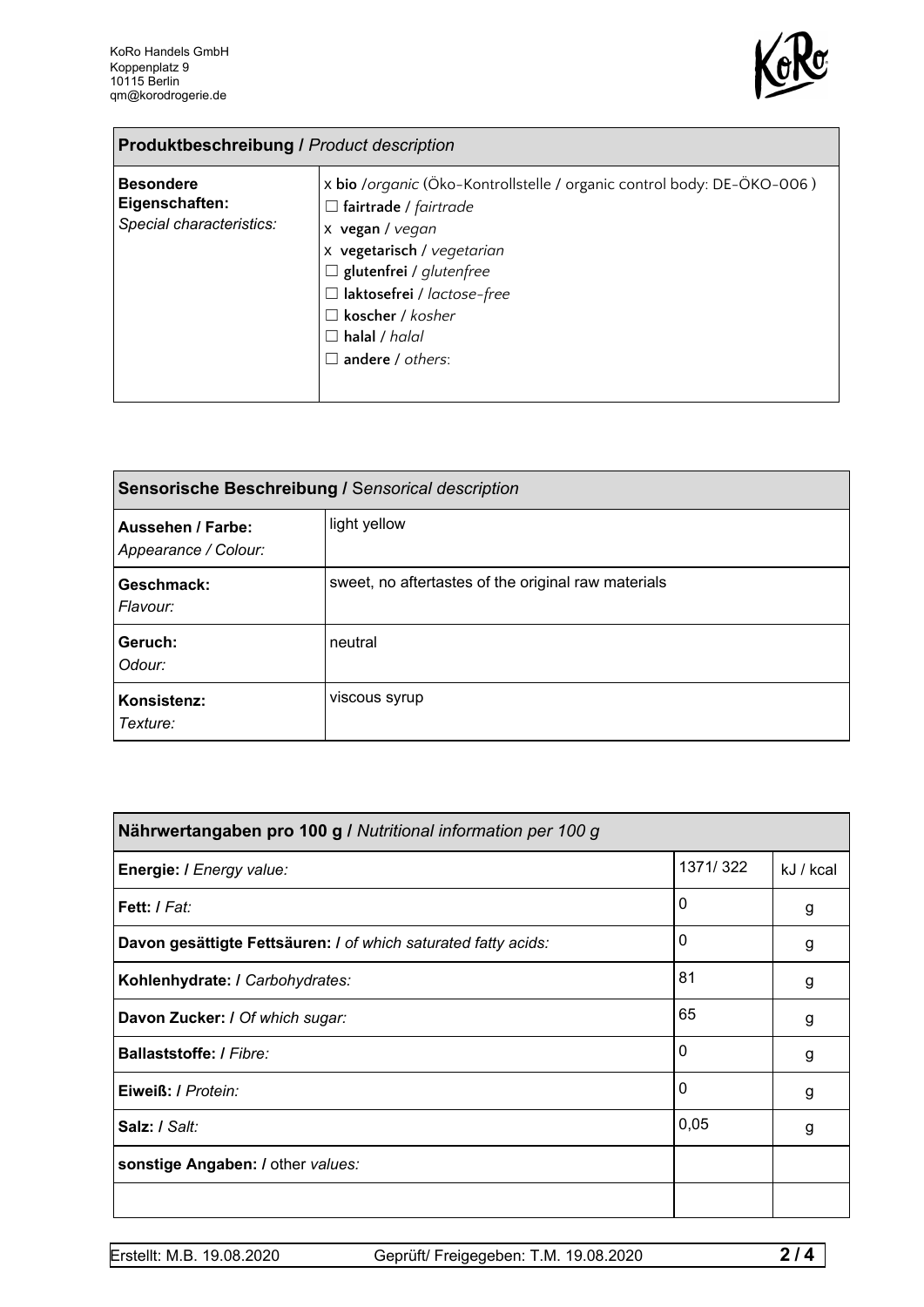

| Lagerung und Haltbarkeit / Storage and Shelf Life                    |              |  |
|----------------------------------------------------------------------|--------------|--|
| <b>Optimale</b><br>Lagerungsbedingungen:<br>Storage recommendations: | cool and dry |  |
| Mindesthaltbarkeit:<br><b>Expected shelf life:</b>                   | 24 months    |  |

## **Allergenkennzeichnung gemäß LMIV 1169 / 2011 /** *Allergen Declaration according to EU Regulation 1169 / 2011*

**Legende:** *Key*

*a.* **Allergen ist in der Rezeptur enthalten /** *Allergen contained in recipe*

- *b.* **Risiko der Kreuzkontamination ist möglich /** *Possible risk of cross contamination*
- **c. Allergen ist in der Rezeptur nicht enthalten /** *Allergen not contained in recipe*

|                                                     | a            | b                        | C            |
|-----------------------------------------------------|--------------|--------------------------|--------------|
| Glutenhaltiges Getreide / gluten-containing cereals | П            | П                        | $\mathsf{x}$ |
| Krustentiere / Crustaceans:                         | П            | П                        | X            |
| Ei / Egg                                            | $\mathsf{L}$ | $\vert \ \ \vert$        | $\mathsf{x}$ |
| Fisch / Fish                                        | П            | $\vert \ \ \vert$        | X            |
| Soja / Soy                                          | $\mathsf{L}$ | $\mathsf{L}$             | $\mathsf{x}$ |
| Milch (Laktose) / Milk (lactose)                    | П            | П                        | X            |
| Erdnüsse / Peanuts                                  | П            | $\mathsf{L}$             | $\mathsf{x}$ |
| Andere Schalenfrüchte* / Other edible nuts*         | П            | П                        | X            |
| Sellerie / Celery                                   | П            | П                        | X            |
| Senf / Mustard                                      | П            | П                        | X            |
| Sesam / Sesame                                      | $\mathsf{L}$ | П                        | X            |
| Schwefeldioxid und Sulphite / Sulphur dioxide       | $\mathsf{L}$ | $\vert \ \ \vert$        | X            |
| Lupinen / Lupin                                     |              | $\overline{\phantom{a}}$ | X            |
| <b>Weichtiere / Molluscs</b>                        | $\mathbf{I}$ |                          | X            |

## **\* Mandeln /** *Almonds***, Haselnüsse /** *Hazelnuts***, Walnüsse /** *Walnuts***, Cashewnüsse /** *Cashews***, Pecannüsse,** *Pecans,* **Paranüsse /** *Brazil nuts***, Pistazien /** *Pistachios***, Macadamianüsse /** *Macadamia nuts*